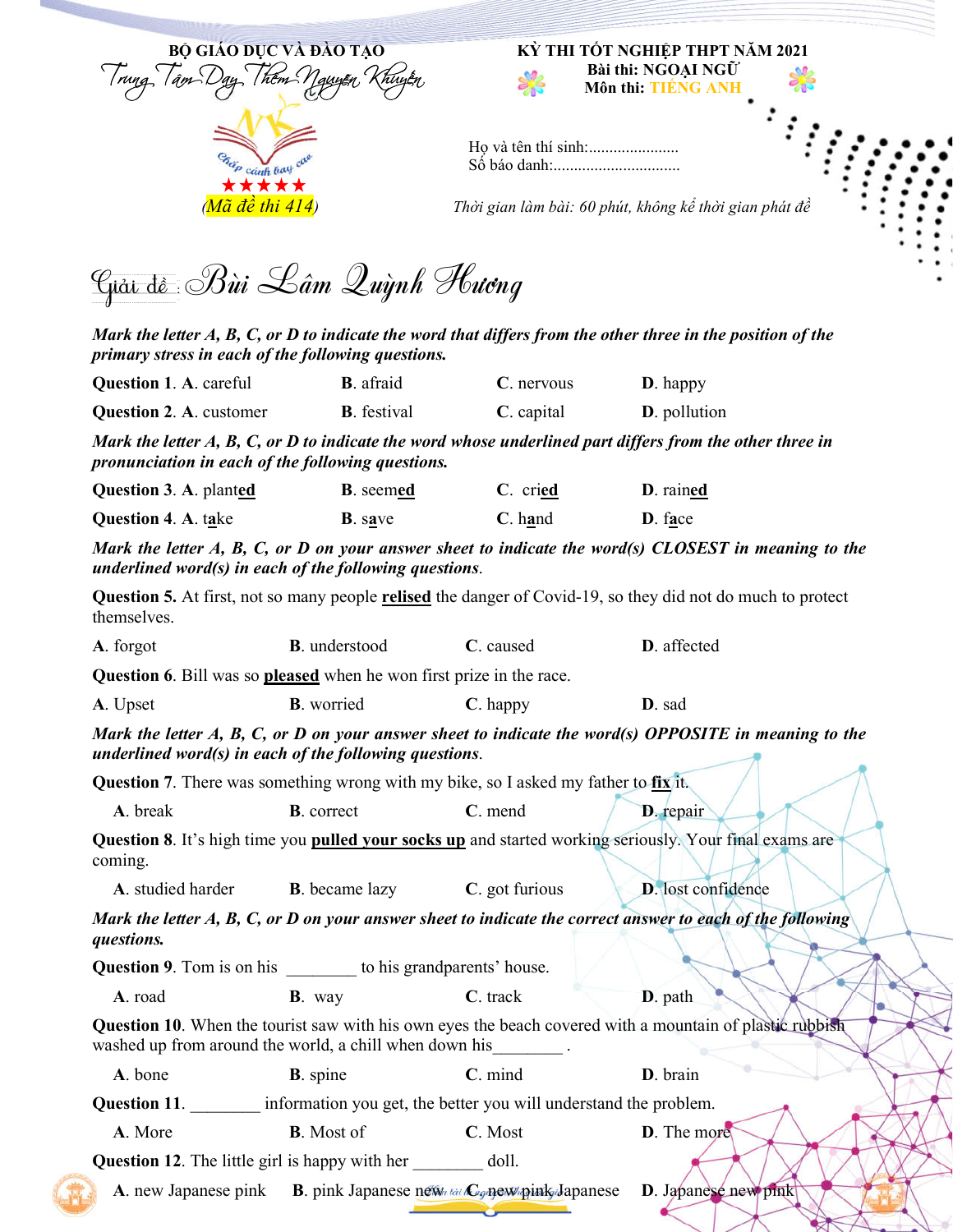| <b>Question 13</b> . Lily loves kitchen work. She often helps her mom _________ the dishes.    |                                                                                        |                                 |                                                                                                                                                                                                                                                                                                                                                                                                                                                                                                         |
|------------------------------------------------------------------------------------------------|----------------------------------------------------------------------------------------|---------------------------------|---------------------------------------------------------------------------------------------------------------------------------------------------------------------------------------------------------------------------------------------------------------------------------------------------------------------------------------------------------------------------------------------------------------------------------------------------------------------------------------------------------|
| A. Wash away                                                                                   | <b>B</b> . wash over                                                                   | $C.$ wash up                    | D. wash through                                                                                                                                                                                                                                                                                                                                                                                                                                                                                         |
| Question 14. There are many ways to __________ goooodbye to someone.                           |                                                                                        |                                 |                                                                                                                                                                                                                                                                                                                                                                                                                                                                                                         |
| A. talk                                                                                        | <b>B</b> . speak                                                                       | $C.$ say                        | D. tell                                                                                                                                                                                                                                                                                                                                                                                                                                                                                                 |
| <b>Question 15.</b> _________, the garden will look much more beautiful.                       |                                                                                        |                                 |                                                                                                                                                                                                                                                                                                                                                                                                                                                                                                         |
| A. When spring was coming                                                                      |                                                                                        | <b>B</b> . When spring comes    |                                                                                                                                                                                                                                                                                                                                                                                                                                                                                                         |
| C. When spring came                                                                            |                                                                                        | <b>D</b> . When spring had come |                                                                                                                                                                                                                                                                                                                                                                                                                                                                                                         |
| Question 16. The film is interesting, 2                                                        |                                                                                        |                                 |                                                                                                                                                                                                                                                                                                                                                                                                                                                                                                         |
| A. was it                                                                                      | <b>B</b> . has it                                                                      | C. wasn't it                    | $D$ . isn't it                                                                                                                                                                                                                                                                                                                                                                                                                                                                                          |
|                                                                                                | <b>Question 17.</b> When I arrived at her house, she ___________ photos in the garden. |                                 |                                                                                                                                                                                                                                                                                                                                                                                                                                                                                                         |
| A. Is taking                                                                                   | <b>B</b> . was taking                                                                  | C. has taken                    | D. takes                                                                                                                                                                                                                                                                                                                                                                                                                                                                                                |
|                                                                                                | <b>Question 18</b> . Nam a good mark for his speaking test yesterday.                  |                                 |                                                                                                                                                                                                                                                                                                                                                                                                                                                                                                         |
| A. was given                                                                                   | <b>B</b> . was giving                                                                  | $C.$ gives                      | <b>D</b> . has given                                                                                                                                                                                                                                                                                                                                                                                                                                                                                    |
|                                                                                                |                                                                                        |                                 |                                                                                                                                                                                                                                                                                                                                                                                                                                                                                                         |
| A. although                                                                                    | <b>B</b> . because                                                                     | $C.$ despite                    | D. because of                                                                                                                                                                                                                                                                                                                                                                                                                                                                                           |
|                                                                                                |                                                                                        |                                 | Question 20. Huyen has been trying to solve this problem all week, but she still hasn't been able to _________                                                                                                                                                                                                                                                                                                                                                                                          |
| A. crash                                                                                       | <b>B</b> . shatter                                                                     | C. crack                        | D. break                                                                                                                                                                                                                                                                                                                                                                                                                                                                                                |
|                                                                                                | Question 21. They are going to visit their grandparents _________ the afternoon.       |                                 |                                                                                                                                                                                                                                                                                                                                                                                                                                                                                                         |
| A. on                                                                                          | $B$ . up                                                                               | $C.$ at                         | $D \cdot$ in                                                                                                                                                                                                                                                                                                                                                                                                                                                                                            |
|                                                                                                | Question 22. Mary was very _________ when moving the mirror into her room.             |                                 |                                                                                                                                                                                                                                                                                                                                                                                                                                                                                                         |
| A.careful                                                                                      | <b>B</b> . care                                                                        | C. carefully                    | <b>D</b> . carefulness                                                                                                                                                                                                                                                                                                                                                                                                                                                                                  |
| Question 23. ________ about environmental problems, they decided to adopt a green lifestyle.   |                                                                                        |                                 |                                                                                                                                                                                                                                                                                                                                                                                                                                                                                                         |
| A. Have learnt <b>B.</b> Have been learnt <b>C.</b> Having learnt <b>D.</b> Have been learning |                                                                                        |                                 |                                                                                                                                                                                                                                                                                                                                                                                                                                                                                                         |
|                                                                                                |                                                                                        |                                 | Mark the letter A, B, C, or D on your answer sheet to indicate the option that best completes each of the                                                                                                                                                                                                                                                                                                                                                                                               |
| following exchanges.                                                                           |                                                                                        |                                 |                                                                                                                                                                                                                                                                                                                                                                                                                                                                                                         |
| Question 24. Mai is late for Nam's birthday party                                              |                                                                                        |                                 |                                                                                                                                                                                                                                                                                                                                                                                                                                                                                                         |
| - Mai: "Sorry I'm late, Nam."                                                                  |                                                                                        |                                 |                                                                                                                                                                                                                                                                                                                                                                                                                                                                                                         |
|                                                                                                |                                                                                        |                                 |                                                                                                                                                                                                                                                                                                                                                                                                                                                                                                         |
|                                                                                                | A. Good idea. B. Thanks a lot C. Same to you.                                          |                                 | D. Never mind.                                                                                                                                                                                                                                                                                                                                                                                                                                                                                          |
| Question 25. Minh and Nam are talking about Nam's room.                                        |                                                                                        |                                 |                                                                                                                                                                                                                                                                                                                                                                                                                                                                                                         |
| -Minh: "You've got a lovely room, Nam."                                                        |                                                                                        |                                 |                                                                                                                                                                                                                                                                                                                                                                                                                                                                                                         |
|                                                                                                |                                                                                        |                                 |                                                                                                                                                                                                                                                                                                                                                                                                                                                                                                         |
|                                                                                                | A. No problem. B. Congratulations! C. Me too.                                          |                                 | D. Thank you.                                                                                                                                                                                                                                                                                                                                                                                                                                                                                           |
|                                                                                                | word or phrase that best fits each of the numbered blanks from 26 to 30.               |                                 | Read the following passage and mark the letter A, B, C, or D on your answer sheet to indicate the correct                                                                                                                                                                                                                                                                                                                                                                                               |
| exam results. And many of them will probably be afraid that their performances will not be     | feel so (27) by the amount of studying which they need to do. To obtain a good         |                                 | Teenagers having exams may feel stressed for different reasons. Their future may depend on their<br>as good as their friends' and may feel worried about being (26)_______ negatively to them. They may<br>result, they may have to give up (28)_________ leisure activities such as doing sports and listening<br>to music. Teenagers (29) ________ suffer from exam stress may show a variety of symptoms<br>including loss of appetite, being unable to sleep and a lack of motivation to study.(30) |

è

۰ ۷ń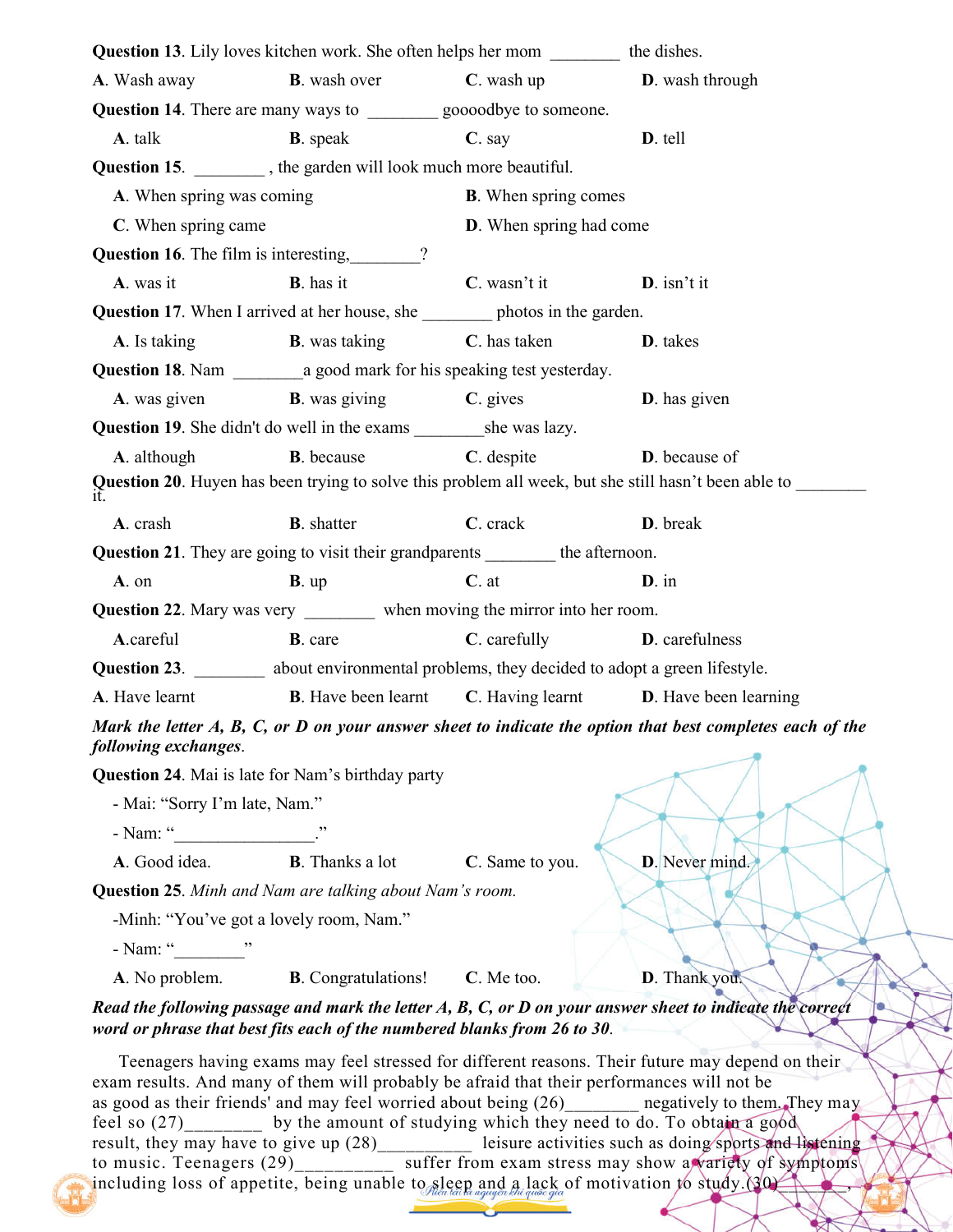it is important for teachers and parents to watch out for these signs and to be as supportive and encouraging as possible.

(Adapted from *Complete First for Schools* by Brook-Hart, Hutchison, Passmore and Uddin)

| <b>Question 26. A. closed</b>      | <b>B</b> . suggested | C. agreed    | D. compared        |
|------------------------------------|----------------------|--------------|--------------------|
| <b>Question 27. A. embarrassed</b> | <b>B</b> . exhausted | C. relaxed   | <b>D</b> . excited |
| <b>Question 28. A. much</b>        | <b>B</b> . every     | $C.$ many    | D. each            |
| Question 29. A. when               | <b>B</b> . where     | C. which     | $D.$ who           |
| <b>Question 30. A. Although</b>    | <b>B</b> . Moreover  | C. Therefore | <b>D</b> . However |

#### *Read the following passage and mark the letter A, B, C, or D on your answer sheet to indicate the correct answer to each of the questions from 31 to 35.*

Many children have music classes when they attend school. And it is thought that music can help them learn other subjects better. Research has shown that **it** can improve children's performances in certain subjects.

Some studies have shown that music training can help you understand your own language better. It could also help you with learning a second one. Moreover, young people who have studied music also seem to get higher scores in other subjects like maths. So it could be that these school subjects are connected in some way.

Music also helps you think of new ideas, and believe more in yourself. If you are learning the guitar, for example, it can be really exciting when you are able to start **composing** your own pieces of music. One of the biggest benefits, of course, is that listening to music can reduce your stress. And composing music can make you feel the same way. Maybe your musical knowledge will even open up a creative career path for you in the future!

**Question 31**. What is the main idea of the passage?

| A. Ways to teach music.                                                                                                                                                                                                        | <b>B</b> . Benefits of learning music.                                                                                                                                                                                                                                                                                                                                                                                                                                                                                                                                                                                                                   |  |  |
|--------------------------------------------------------------------------------------------------------------------------------------------------------------------------------------------------------------------------------|----------------------------------------------------------------------------------------------------------------------------------------------------------------------------------------------------------------------------------------------------------------------------------------------------------------------------------------------------------------------------------------------------------------------------------------------------------------------------------------------------------------------------------------------------------------------------------------------------------------------------------------------------------|--|--|
| C. Ways to write a piece of music.                                                                                                                                                                                             | D. New ideas in music.                                                                                                                                                                                                                                                                                                                                                                                                                                                                                                                                                                                                                                   |  |  |
| <b>Question 32.</b> The word "it" in paragraph 1 refers to                                                                                                                                                                     |                                                                                                                                                                                                                                                                                                                                                                                                                                                                                                                                                                                                                                                          |  |  |
| <b>B</b> . child<br>A. research                                                                                                                                                                                                | C. school<br>D. music                                                                                                                                                                                                                                                                                                                                                                                                                                                                                                                                                                                                                                    |  |  |
| <b>Question 33</b> . According to paragraph 2, students who learn music seem to                                                                                                                                                |                                                                                                                                                                                                                                                                                                                                                                                                                                                                                                                                                                                                                                                          |  |  |
| A. Know only one language.                                                                                                                                                                                                     | <b>B</b> . Get higher marks in maths                                                                                                                                                                                                                                                                                                                                                                                                                                                                                                                                                                                                                     |  |  |
| C. dislike learning other subjects                                                                                                                                                                                             | <b>D</b> . dislike learning a second language.                                                                                                                                                                                                                                                                                                                                                                                                                                                                                                                                                                                                           |  |  |
| <b>Question 34.</b> The word <b>composing</b> in paragraph 3 is closest in meaning to                                                                                                                                          |                                                                                                                                                                                                                                                                                                                                                                                                                                                                                                                                                                                                                                                          |  |  |
| A. learning<br><b>B</b> . writing                                                                                                                                                                                              | $C.$ sharing<br><b>D</b> . copying                                                                                                                                                                                                                                                                                                                                                                                                                                                                                                                                                                                                                       |  |  |
| Question 35. According to the passage, which of the following is NOT mentioned as a benefit of music?                                                                                                                          |                                                                                                                                                                                                                                                                                                                                                                                                                                                                                                                                                                                                                                                          |  |  |
| A. It helps you reduce stress.                                                                                                                                                                                                 |                                                                                                                                                                                                                                                                                                                                                                                                                                                                                                                                                                                                                                                          |  |  |
| <b>B</b> . It helps you think of new ideas.                                                                                                                                                                                    |                                                                                                                                                                                                                                                                                                                                                                                                                                                                                                                                                                                                                                                          |  |  |
| C. It helps you make new friends.                                                                                                                                                                                              |                                                                                                                                                                                                                                                                                                                                                                                                                                                                                                                                                                                                                                                          |  |  |
| D. It helps you believe more in yourself.                                                                                                                                                                                      |                                                                                                                                                                                                                                                                                                                                                                                                                                                                                                                                                                                                                                                          |  |  |
| answer to each of the questions from 36 to 42.<br>members. Then there is someone who is happy with whatever life brings. So what makes us different?<br>tend to begin many projects, but do not ever follow them till the end. | Read the following passage and mark the letter A, B, C, or D on your answer sheet to indicate the correct<br>When it comes to ambition, no two people are alike. Every class has its <b>outstanding</b><br>students, every company has its wonderful employees, and every family has its successful<br>A person's desire to succeed depends on so many factors. He or she may have goals, but without the ambition<br>to get started, they never take the first steps to achieve them. Similarly, those with an ambition but no clear goals<br>Although there are not any strict rules about how to 'teach' ambition or what decides it, many successful |  |  |

people do share some things. Most scientists agree that it helps to have parents who encourage their children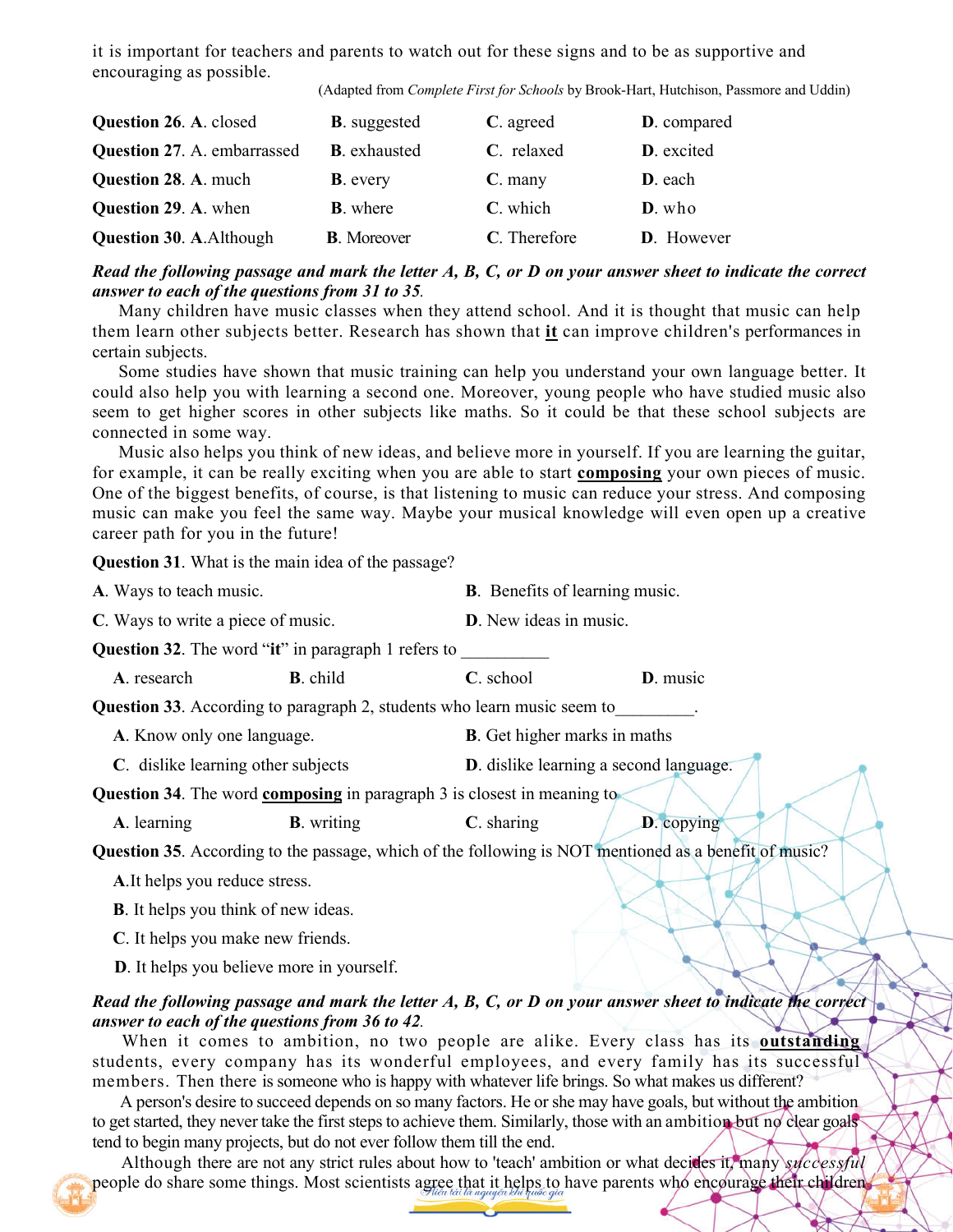to try new experiences, praise their successes, and accept their failures. In those families, kids often have much higher confidence levels. They know how to set goals and keep trying until they achieve **them.** Money also plays an important role. Those who are not very rich often want to earn money. It forces them to work hard all the time to improve their life.

However, the desire for success can create its own stress. Working too hard to achieve success can lead to **illnesses.** These days, even teens and young adults are feeling the stress. Trying to get into good colleges and find good jobs has forced high school students to study harder than ever. For many, it is difficult to find the balance. One solution may be to get together with family and friends, and do the things we enjoy. Most would agree that those values are far more important than any wealth or success.

(Adapted from *Skillful Reading & Writing* by Bixby and Scanlon)

**Question 36.** Which of the following is the best title for the passage?. **A**. An interesting life story. **B**. The desire for success. **C**. Ways to teach ambition **D**. A life without stress. **Question 37.** The word **outstanding** in paragraph 1 is closest in meaning to. **A**. Honest. **B**. terrible **C**. excellent **D**. pleasant **Question 38.** According to paragraph 1, ambition **A**. is achieved by all people.. **B**. is the same for all people. **C**. differs from person to person. **D**. is shared by different people **Question 39.** The work **them** in paragraph 3 refers to\_\_\_\_\_\_\_. **A**.Levels **B**. Families **C**. kids **D**. Goals **Question 40.** The word **illnesses** in paragraph four is closest in meaning to\_\_\_\_\_\_\_\_\_\_. **A**. Good feelings **B**. wonderful results **C**. Money problems **D**. health problems **Question 41.** Which of the following is NOT true according to the passage? **A**. The desire to succeed can badly affect people's health. **B**. A person's desire for success depends on so many factors. **C**. Money does not play a role in people's success. **D**. Some people are pleased with whatever life brings. **Question 42.** Which of the following can be inferred from the passage?. **A**.Poor people do not work hard enough to improve their life. **B**. Teenagers in the past had to work harder to enter colleges. **C**. People in modern society do not care about values of family. **D**. The combination of ambition and clear goals is essential to success. *Mark the letter A, B, C, or D on your answer sheet to indicate the sentence that best combines each pair of sentences in the following questions.* **Question 43**. Janes doesn't have a computer. She can't work from home. **A**. If only Janes had had a computer, she couldn't have worked from home. **B**. Janes wishes she had a computer so that she could work from home. **C**. If Janes had had a computer, she couldn't have worked from home. **D**. Provided that Janes has a computer, she can't work from home. **Question 44**. Student are forbidden to bring their phones into the exam rooms. There is no exception whatsoever.

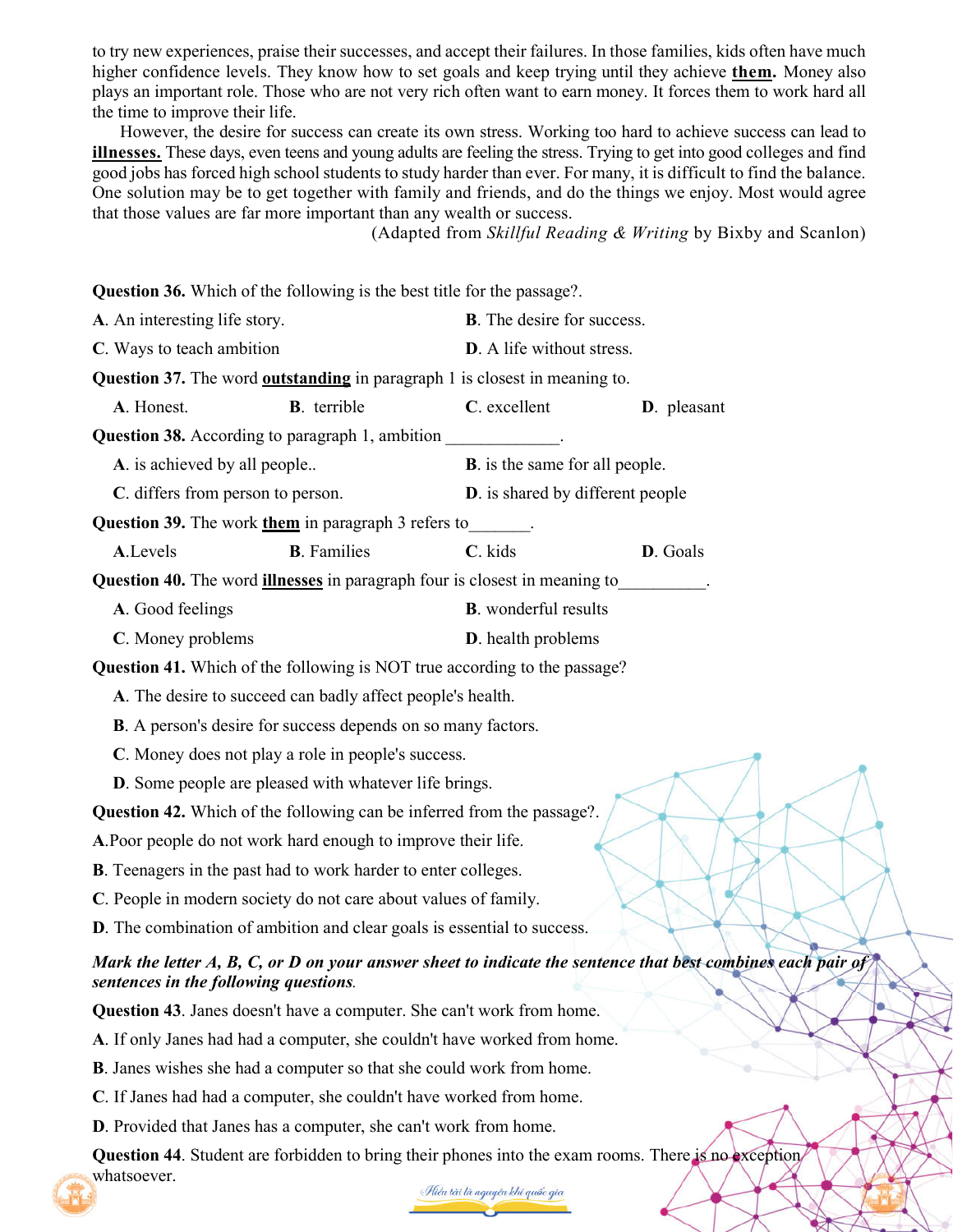**A**. In no way are students prohibited from bringing their phone into the exam room.

**B**. On no accounts are students permitted to bring their phones into the exam room.

**C**. At no time were students permitted to bring their phones into the exam room.

**D**. Under no circumstances are students prohibited from bringing their phone into the exam room. *Mark the letter A, B, C, or D on your answer sheet to indicate the sentence that is closest in meaning to each of the following questions*.

**Question 45**. It is not necessary for you to wear formal clothes to the party this evening.

**A**. You can't wear formal clothes to the party this evening.

**B**. You must wear formal clothes to the party this evening.

**C**. You would wear formal clothes to the party this evening.

**D**. You needn't wear formal clothes to the party this evening..

**Question 46**. She last phoned home two weeks ago.

**A**. She has phoned home for two weeks.

**B**. She has two weeks to phone home.

**C**. She didn't phone home two weeks ago.

**D**. She hasn't phoned home for two weeks.

**Question 47.** "I have a lot of assignment to do." Ly said.

**A**. Ly said that I have a lot of assignments to do..

**B**. Ly said that he has had a lot of assignment to do.

**C**. Ly said that I had a lot of assignment to do.

**D**. Ly said that he had a lot of assignment to do.

#### *Mark the letter A, B, C, or D on your answer sheet to indicate the underlined part that need correction in each of the following questions*.

**Question 48**. She gives her little sister a lovely doll for her birthday yesterday.

**A B C D**

**Question 49**. The spokesman had an uphill struggle to find an explanation that was readily intelligent to the

 $\mathbf{A}$  **B**  $\qquad \qquad \mathbf{C}$ 

layman.

 **D**

**Question 50**. All the students must hand in his essays by the end of the week.

**A B C D**



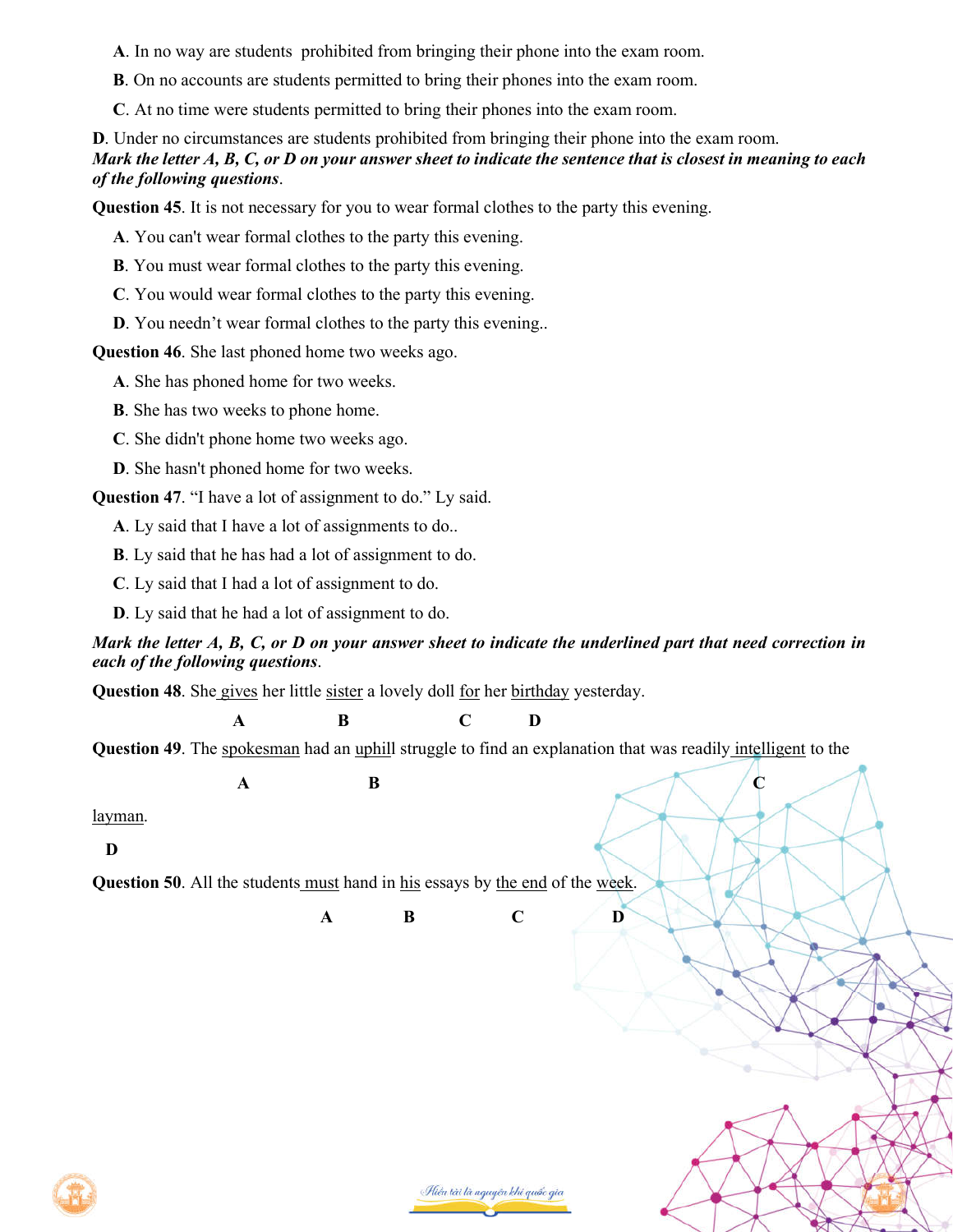

*Mark the letter A, B, C, orD on your anSwer sheet to indicate the word that differs from the other three in the position of primary stress in each of the following questions*. Question 01: **Chọn A**

**Kiến thức**: Dấu nhấn của từ có 2 âm tiết A. A'fraid

B. 'Careful

C. 'nervous D. 'Happy **Giải thích**: Đáp án A nhấn ở âm thứ 2, các đáp án còn lại nhấn âm 1

Question 02: **Chọn D Kiến thức**: Dấu nhân của từ có 3 âm tiết A. 'Customer

- B. 'festival
- C. 'capital
- D. Po'llution

**Giải thích**: Đáp án D nhấn ở âm thứ 2, các từ còn lại nhấn âm 1

#### *Mark the letter A, B, C, or D on your answer sheet to indicate the word whose underlined part differs from the other three in pronunciation in each of the following questions*. Question 03: **Chọn A**

**Kiến thức**: Phát âm "ed"

1. Đọc đuôi -ed là /ɪd/ khi âm cuối của từ kết thúc bằng 2 âm: /t/, /d/

Ví dụ: wanted, needed

2. Đọc đuôi -ed là /t/ khi âm cuối của từ kết thúc bằng các âm sau: /k/, /p/, /s/, /f/, /tʃ/, /ʃ/ (âm vô thanh)

Ví dụ: watched, cooked, danced

3. Đọc đuôi ed là /d/ khi âm cuối cua từ kết thúc bằng: các âm còn lại (âm hữu thanh)

Ví dụ: loved, studied

**A**. Planted /ɪd/ B.seemed /d/ C. Cried /d/

D. Rained /d/

Question 04: **Chọn C** Giải thích: A. take /ei/ B. save /ei/ C. hand /æ/ D. face /ei/

*Mark the letter A, B, C, or D on your answer sheet to indicate the word(s) CLOSEST in meaning to the underlined word(s) in each of the following questions*. Question 05: **Chọn B Kiến thức**: Từ gần nghĩa **Realise: nhận ra** A. Forget: quên B. cause: gây ra

Hiền tài là nguyên khi quốc gia



B. Understand: hiểu ra D. affect: ảnh hưởng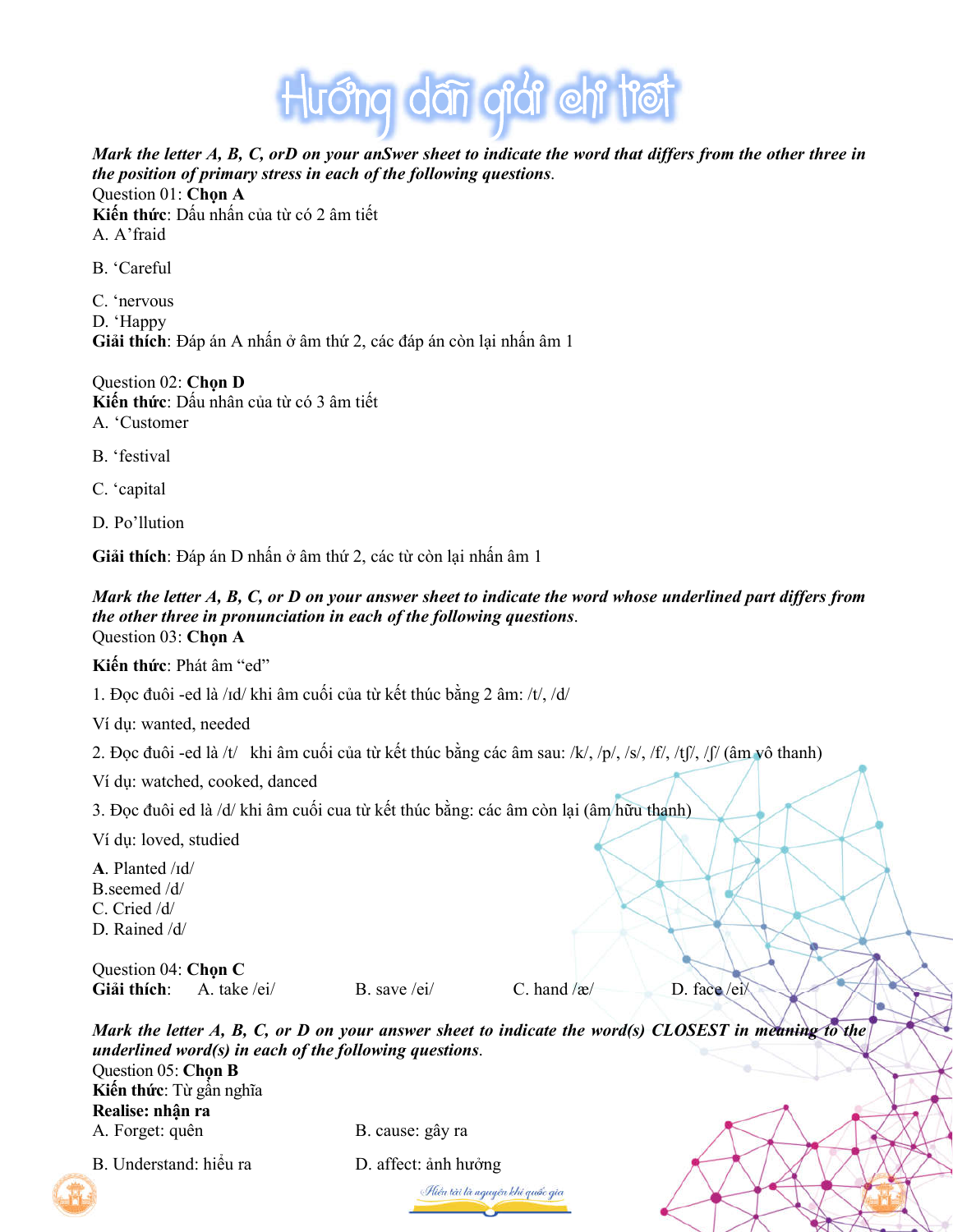Question 06: **Chọn C Kiến thức:** Từ gần nghĩa Pleased: hài lòng, vui vẻ A. Upset: khó chịu

- B. Worried: lo lắng
- C. Happy: vui vẻ

D. Sad: buồn bã

*Mark the letter A, B, C, or D on your answer sheet to indicate the word(s) OPPOSITE in meaning to the underlined word(s) in each of the following questions*.

Question 07: **Chọn A** Kiến thức: Từ trái nghĩa FIX: SỬA CHỮA A. Break: làm hư hỏng, phá

- B. Correct: sửa lỗi sai
- C. Mend: sửa chữa
- D. Repair: sửa chữa

Question 08: **Chọn B Kiến thức**: IDIOMS PULL ONE'S SOCKS UP: nghiêm túc, chăm chỉ làm việc, học tập A. Studied harder: học hành chăm chỉ hơn

- B. Became lazy: trở nên lười biếng
- C. Got furious: tức giận
- D. Lost confidence: mất tư tin

*Mark the letter A, B, C, or D on your answer sheet to indicate the correct answer to each of the following questions.* 

Question 09: **Chọn B Kiến thức:** COLLOCATION (cụm từ cố định) On one's way to: đang trên đường đi đến

Question 10: **Chọn B Kiến thức:** IDIOMS A chill go down one's spine: cực kỳ lo lắng hay cực kỳ phấn khích

Question 11: **Chọn D Kiến thức**: So sánh tăng tiến **Cấu trúc chung:** The [tính từ dạng so sánh hơn] + S1 + V1/to be, the [tính từ dạng so sánh hơn] + S2 + V2/to be

Question 12: **Chọn C Kiến thức**: Thứ tự sắp xếp các tính từ Opinion – Size – Age – Shape – Color – Origin – Material – Purpose

Question 13: **Chọn C Kiến thức:** phrasal verb A. Wash away: càn quét

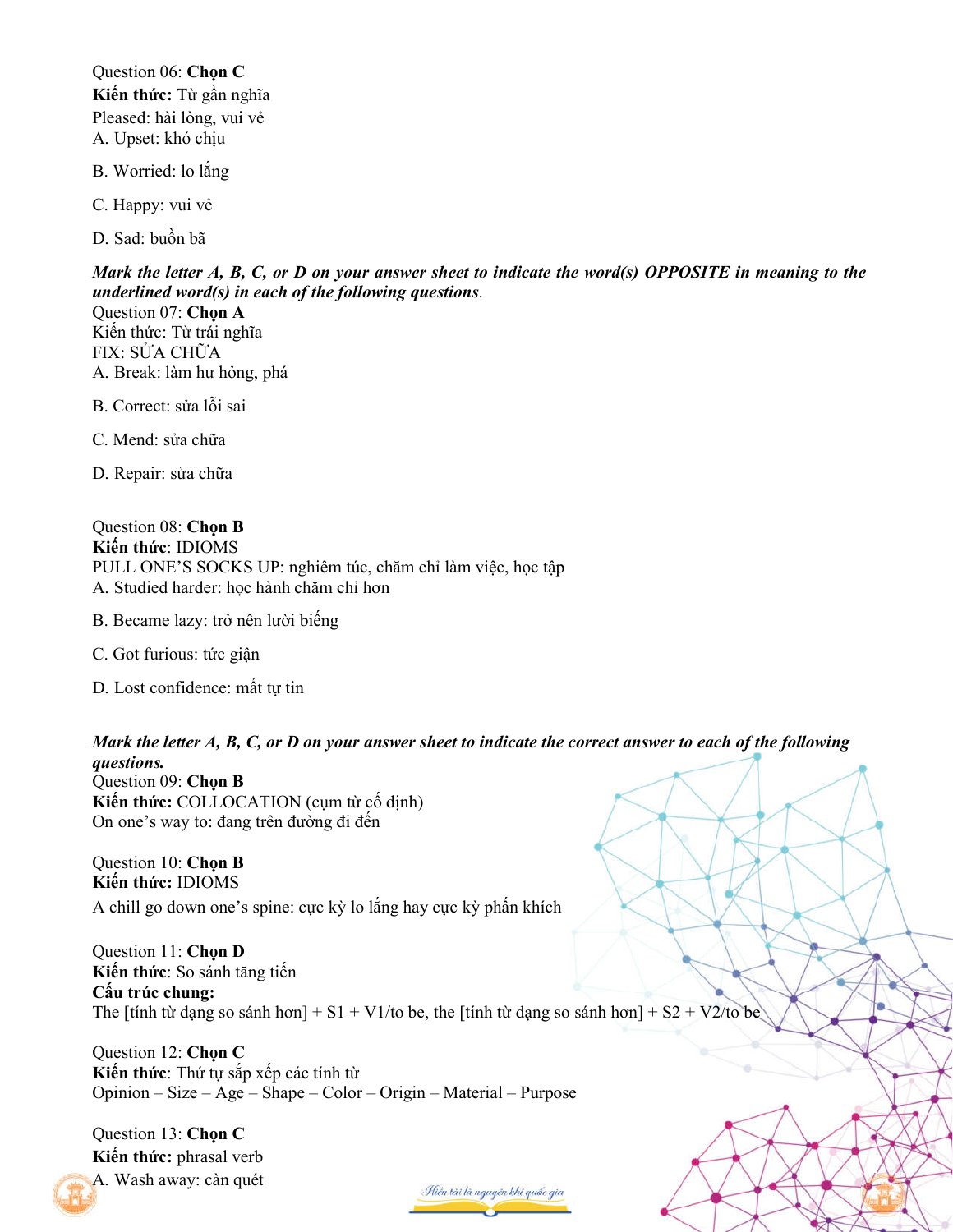B. Wash over: đột ngột trải qua một cảm xúc mạnh mẽ.

C. Wash up: don dep, lau rửa

D. Wash through (vô nghĩa)

Question 14: **Chọn C Kiến thức**: COLLOCATION SAY HELLO/GOOD BYE

Question 15: **Chọn B Giải thích:** Phía sau khoảng trống là thì tương lai đơn (will), do đó thời gian diễn ra sự kiện là trong tương lai Question 16: **Chọn D Kiến thức:** Câu hỏi đuôi - Tag question Vế trước câu hỏi đuôi ở dạng khẳng định  $\Rightarrow$  câu hỏi đuôi dạng phủ định Dùng cùng 1 thì: is interesting  $\Rightarrow$  isn't Chủ ngữ là: The film (số ít) --> dùng it để thay thế

Question 17: **Chọn B Kiến thức:** Cấu trúc miêu tả một hành động đang diễn ra bị một hành động khác cắt ngang (trong quá khứ) - Hành động đang diễn ra: quá khứ tiếp diễn - Hành động cắt ngang: quá khứ đơn

Question 18: **Chọn A Kiến thức:** Cấu trúc bị động  $BE + V$  ed/V 3 Was given good mark: được cho điểm tốt

Question 19: **Chọn B Dịch:** She didn't do well in the exams **because** she was lazy. = Cô ấy không làm tốt trong kỳ thi bởi vì cô ấy lười. Giải thích: không chọn **because of** vì **because of + noun/ noun phrase** mà sau khoảng trống là một mệnh đề (she was lazy),

Question 20: **Chọn C Kiến thức:** IDIOMS CRACK IT: thành công làm được điều gì

Question 21: **Chọn D Kiến thức:** Giới từ chỉ thời gian IN +the [buổi trong ngày]

Question 22: **Chọn A Kiến thức:** word form  $S +$  to be + very/really + ADJ A. Careful (adj): cẩn thân  $B$ . care (v): chăm sóc

C. carefully (adv): một cách cần thận D. carefulness (n): sự cần thận

Question 23: **Chọn C Giải thích**: Trạng từ phải ở dạng V\_ing/ Having V\_ed/V3

*Mark the letter A, B, C, or D on your answer sheet to indicate the option that best completes each of the following exchanges*. Question 24: **Chọn D** Mai: "Xin lỗi. Mình đến trễ" Nam: "

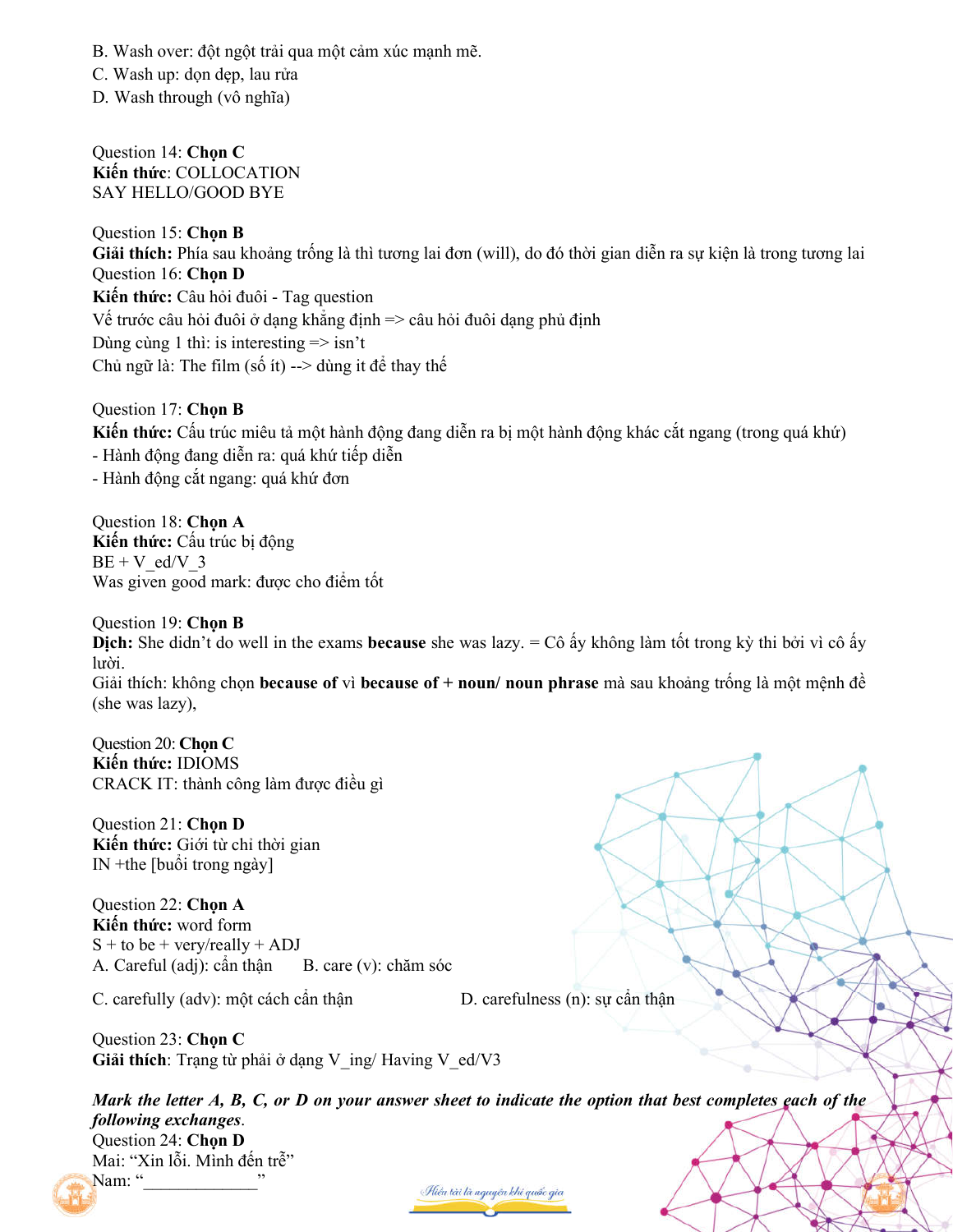| Question 25: Chon D<br>Minh: "Bạn có một căn phòng dễ thương đó Nam."<br>Nam: "                                                                                                                                                                                                                                                                                                                                                    |                               |                                 |               |
|------------------------------------------------------------------------------------------------------------------------------------------------------------------------------------------------------------------------------------------------------------------------------------------------------------------------------------------------------------------------------------------------------------------------------------|-------------------------------|---------------------------------|---------------|
| A. Không có vấn đề gì.                                                                                                                                                                                                                                                                                                                                                                                                             | B. Chúc mừng! C. Tôi cũng thế |                                 | D. Cảm ơn bạn |
| Read the following passage and mark the letter $A$ , $B$ , $C$ , or $D$ on your answer sheet to indicate the correct<br>word or phrase that best fits each of the numbered blanks from 26 to 30.<br>Question 26: Chon D<br>Giải thích: Sau khoảng trống có giới từ "to". Cụm being compared negatively to: Bị so sánh một cách tiêu<br>$C\mu$ <sup>c</sup><br>Các đáp án khác không đi với giới từ TO<br>Kiến thức: Be compared to |                               |                                 |               |
| Question 27: Chon B<br>A. Xấu hổ B. mệt mỏi, kiệt sức C. Thư giãn D. phấn khích                                                                                                                                                                                                                                                                                                                                                    |                               |                                 |               |
| Giải thích: They may feel so ____________ by the amount of studying which they need to $do = Ho$ có thể<br>cảm thấy rất bởi số lượng những gì mà họ phải học. Theo nghĩa --> Chọn đáp án B                                                                                                                                                                                                                                         |                               |                                 |               |
| Question 28: Chon C<br>Giải thích: Sau khoảng trống là "leisure activities" = Hoạt động thư giãn (Số nhiều, đếm được) nên phải<br>dùng many.<br>Question 29: Chon D<br>Kiến thức: Mệnh đề quan hệ. Khoảng trống cần từ thay thế cho "teenagers" - thiếu niên (từ chỉ nguời)                                                                                                                                                        |                               |                                 |               |
| Question 30: Chon C<br>A. Mặc dù B. Hơn thế nữa                                                                                                                                                                                                                                                                                                                                                                                    |                               | C. Vì vậy D. Tuy nhiên          |               |
| Read the following passage and mark the letter $A$ , $B$ , $C$ , or $D$ on your answer sheet to indicate the correct<br>answer to each of the questions from 31 to 35.<br>Question 31: Chọn B<br>Ý chính của bài là gì?<br>A. Cách để dạy âm nhạc                                                                                                                                                                                  |                               | B. Lợi ích của việc học âm nhạc |               |
| C.Cách để viết một bài nhạc<br>Giải thích: Ý chính của bài thường nằm ở đoạn đầu<br>"Research has shown that it can improve children's performances in certain subjects" = Các nghiên cứu chỉ ra<br>nó có thể phát triển khả năng của học sinh ở những môn học nhất định                                                                                                                                                           |                               | D. Ý tưởng mới trong âm nhạc    |               |
| Question 32: Chon D                                                                                                                                                                                                                                                                                                                                                                                                                |                               |                                 |               |
| Question 33: Chon B<br>Giải thích: Câu thứ 3 đoạn số 2                                                                                                                                                                                                                                                                                                                                                                             |                               |                                 |               |
| Question 34: Chon B<br>Giải thích: compose: sáng tác<br>A. học<br>C. Chia sẻ                                                                                                                                                                                                                                                                                                                                                       | B. viết<br>D. sao chép        |                                 |               |

Question 35: **Chọn C Mệnh đề nào không được nhắc đến?** A. Đoạn 3 - câu 3



B. Đoạn 3 - câu 1

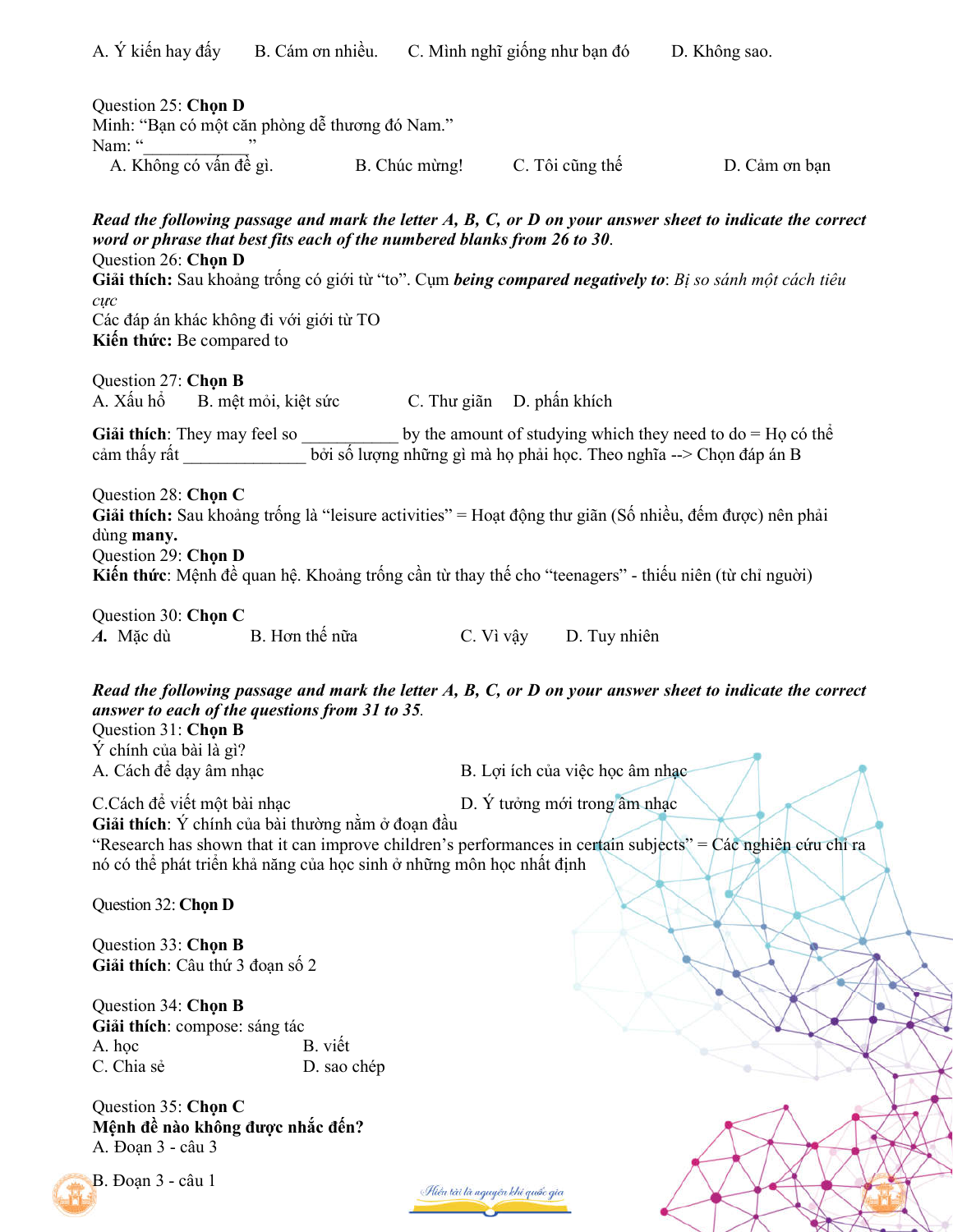C. Không có nhắc đến

D. Đoạn 3 - câu 1

## *Read the following passage and mark the letter A, B, C, or D on your answer sheet to indicate the correct answer to each of the questions from 36 to 42.*

| <b>Question 36: Chon B</b>                  |               |                                 |                                                                                                              |
|---------------------------------------------|---------------|---------------------------------|--------------------------------------------------------------------------------------------------------------|
| A. Một câu chuyện thú vị về cuộc đời        |               | B. Ham muốn thành công          |                                                                                                              |
| B. Cách để dạy về tham vọng                 |               | D. ột cuộc sống không có áp lực |                                                                                                              |
| thành công                                  |               |                                 | Giải thích: Rải rác cả bài đọc là các câu nói về "ambition" - tham vọng và "desire to success" - ham muốn về |
| Question 37: Chon C                         |               |                                 |                                                                                                              |
| <b>outstanding</b> = $n\hat{\theta}$ i trội |               |                                 |                                                                                                              |
| A. trung thực                               | B. kinh khủng | C. xuất sắc                     | D. làm hài lòng                                                                                              |
|                                             |               |                                 |                                                                                                              |

## **Question 38: Chọn C**

## **Câu đầu tiên - đoạn 1**

"When it comes to ambition, no two people are alike" = Khi nói đến tham vọng, không có hai người nào là giống nhau.

**Question 39**: **Chọn D**

## **Question 40**: **Chọn D**

| Illnesses: bệnh tật |                       |
|---------------------|-----------------------|
| A. Cảm giác tốt     | B.kết quả tuyệt vời   |
| C.vấn đề tiền bac   | D. Vấn đề về sức khỏe |
|                     |                       |

## **Question 41**: **Chọn C**

Điều nào sau đây KHÔNG đúng, theo đoạn văn? C.Money does not play a role in people's success - Đoạn 3, câu 4 "Money also play an important role."

# **Question 42**: **Chọn D**

# *Mark the letter A, B, C, or D on your answer sheet to indicate the sentence that best combines each pair of sentences in the following questions.*

Question 43: **Chọn B** Jane không có máy tính. Cô ấy không thể làm việc tại nhà (câu dùng thì hiện tại đơn) A. Sai ngữ pháp (If only không phải câu điều kiện)

B. Jane ước cô ấy có máy tính để có thể làm việc tại nhà. (cấu trúc wish dùng cho hiện tại) - ĐÚNG

C. If loại 3 (dùng cho sự việc không có thật ở quá khứ) --> Không khớp với câu gốc dùng hiện tại đơn

D. Nếu Jane có máy tính, cô ấy không thể làm việc tại nhà --> sai nghĩa

## Question 44: **Chọn B**

Học sinh bị cấm đem điện thoại vào phòng thi. Không có ngoại lệ.

FORBIDE: cấm

A. Không khi nào học sinh bị cấm mang điện thoại vào phòng thi --> Sai nghĩa

B. Không khi nào học sinh được cho phép mang điện thoại vào phòng thi

C. Sai thì, câu gốc dùng hiện tại đơn. Câu C dùng were (Quá khứ đơn)

D. Không có trường hợp nào học sinh bị cấm mang điện thoại vào phòng thi --> Sai nghĩa *Mark the letter A, B, C, or D on your answer sheet to indicate the sentence that is closest in meaning to each of the following questions*.